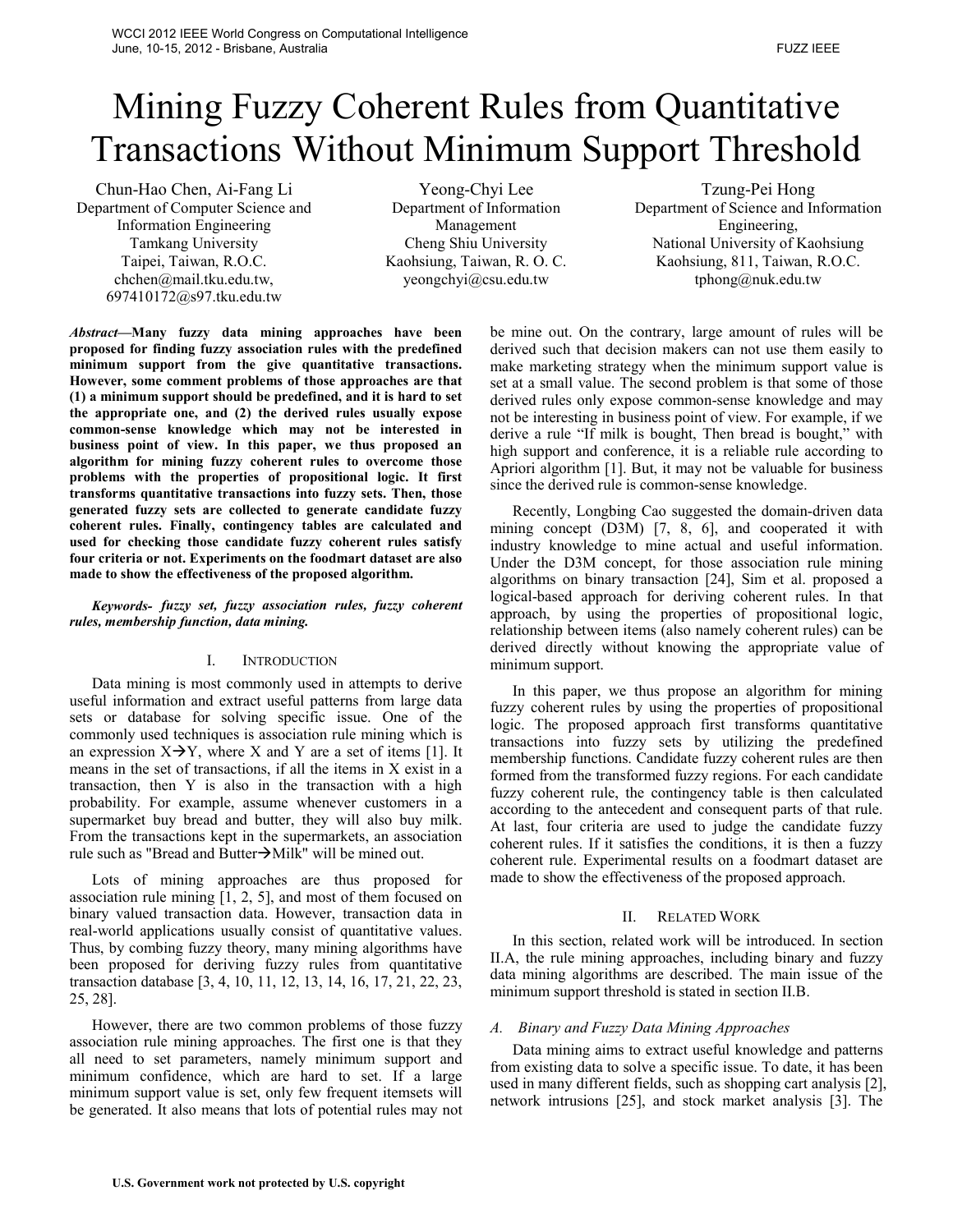association rule which is the commonly used in shopping cart analysis, is represented by  $A$  B, where A and B are the products, and the rule expresses that if product A is purchased, product B will be purchased together with it. Two measurements are used to measure the validity of one association rule, which are support and confidence. The earliest association rule mining was suggested by Agrawal et al [1], and the main three steps can be divided into: (1) produce candidate itemsets; (2) produce frequent itemsets based on minimum support; and (3) produce frequent itemsets based on minimum confidence.

In real-world application, since transactions always have quantitative values, thus how to handle the quantitative values becomes an interesting issue. Thus, by utilizing fuzzy theory, lots of mining algorithms have been proposed for deriving fuzzy rules from quantitative transaction database. We can thus divide fuzzy data mining approaches into two kinds, namely *single-minimum-support fuzzy-mining* (*SSFM*) [3, 4, 10, 11, 12, 13,14, 21, 22, 23, 25, 28] and *multiple-minimum-support fuzzymining* (*MSFM*) [16, 17] approaches.

For SSFM approaches, Chan et al. proposed the F-APACS algorithm to mine fuzzy association rules [4]. They first transformed quantitative attribute values into linguistic terms and then used adjusted difference analysis to find interesting associations among the attributes. Kuok et al. proposed a fuzzy mining approach to handle numerical data in databases and to derive fuzzy association rules [14]. At nearly the same time, Hong et al. proposed a fuzzy mining algorithm to mine fuzzy rules from quantitative transaction data [11]. Basically, these fuzzy mining algorithms first used membership functions to transform each quantitative value into a fuzzy set using linguistic terms and then used a fuzzy mining process to find fuzzy association rules. Yue et al. then extended the above concept to find fuzzy association rules with weighted items from transaction data [28]. They adopted Kohonen selforganized mapping to derive fuzzy sets for numerical attributes.

Regarding mining approaches for MSFM problems, Lee et al. proposed a mining algorithm that used multiple minimum supports to mine fuzzy association rules [17]. They assumed that items had different minimum supports and the minimum support for an itemset was set was the maximum of the minimum supports of items contained in the itemset. Under this constraint, the characteristics of level-by-level processing were kept, such that the original Apriori algorithm could easily be extended to find large itemsets. In [16], Lee et al. further extended the existing approach [17] and proposed a new fuzzy association rule mining algorithm with taxonomy.

#### *B. The Main Issue of the Minimum Support Threshold*

The main issue of association rule mining approaches is how to define appropriate minimum support and minimum confidence, and the existed work has also reported that although the appropriate minimum support maybe exist, it is hard to find it [26]. As to how to find the appropriate minimum support, there are also lots of literatures have been published for this issue [24]. In general, using different minimum supports to derive association rules maybe result in different mining results. A small minimum support will generate too much frequent itemsets and association rules, which are not easily for user to make decisions. On the contrary, a larger minimum support will delete possible useful itemsets even they are infrequent and association rules [24]. In [18], Liu et al. thus proposed an algorithm that using multiple minimum supports, called Minimum Item Supports (MISs), for mining association rules. Lots of approaches have then been proposed approach for setting appropriate multiple minimum supports by using heuristics methods [15, 19, 27].

In order to solve those problems, Sim *et al.* thus proposed an association rule mining framework for association rule mining without minimum support threshold. In that approach, by using the properties of propositional logic, relationship between items can be derived directly without knowing the appropriate value of minimum support [24]. The main concept of that approach is that it maps the association rules to equivalences. And, each mapping from an association rule to an equivalence should satisfy conditions which are shown in TABLE I.

TABLE I: The four conditions for mapping rules to equivalence

| Equivalences                                 |                                     |                             |  |
|----------------------------------------------|-------------------------------------|-----------------------------|--|
| <b>Association Rules</b>                     | $\mathrm{v} \rightarrow \mathrm{v}$ | $\neg X \rightarrow \neg Y$ |  |
|                                              |                                     |                             |  |
| True or False on<br><b>Association Rules</b> | Required Conditions                 |                             |  |
|                                              | $X \rightarrow Y$                   | $\neg X \rightarrow \neg Y$ |  |
|                                              | $Y \rightarrow \neg V$              | $\neg$ x $\rightarrow$ Y    |  |

F  $\neg X \rightarrow Y$   $X \rightarrow \neg Y$ T  $\neg X \rightarrow \neg Y$   $X \rightarrow Y$ 

From TABLE I, X and Y are two itemsets. It show that an association rule  $X \rightarrow Y$  is mapped to  $p \equiv q$ , if and only if (1) X  $\rightarrow$  Y is true; (2)  $\neg X \rightarrow Y$  is false; (3)X  $\rightarrow \neg Y$  is false; and (4)  $\neg X \rightarrow \neg Y$  is true. When used in multiple transactions, it can map association rules to implications as follows:  $X \rightarrow Y$  is mapped to an implication  $p \rightarrow q$ , if and only if (1) Sup(X, Y) >  $Sup(X, Y)$ ; (2)  $Sup(X, Y) > Sup(-X, Y)$ ; (3) $Sup(X, Y) >$  $Sup(X, \neg Y)$ ; and (4)  $Sup(X, Y) > Sup(\neg X, \neg Y)$ . In the same way, others association rules that mapped to implications based on comparison between supports can be derived, and namely *pseudoimplications*. According to these *pseudoimplications*, Sim et al. then further defined them into a concept called coherent rules. That is the following four conditions must be satisfied for a coherent rule: (1)  $\text{Sup}(X, Y) > \text{Sup}(\neg X, Y)$ ; (2)  $Sup(X, Y) > Sup(X, \neg Y)$ ; (3)  $Sup(\neg X, \neg Y) > Sup(\neg X, Y)$ ; and (4)  $\text{Sup}(\neg X, \neg Y) > \text{Sup}(X, \neg Y)$ . These four conditions can also be represented as the contingency table as shown in TABLE II.

By utilizing the coherent rules concept, in this paper, we thus attempt to propose a fuzzy data mining algorithm that cooperated with those four conditions into the mining process for deriving fuzzy coherent rules from quantitative transactions without minimum support threshold.

TABLE II: The contingency table of a rule

| Frequency of co- |          | Consequence <i>Y</i> |                               |
|------------------|----------|----------------------|-------------------------------|
| occurrences      |          |                      |                               |
| Antecedent $X$   |          | $O_1$ = Sup(X, Y)    | $Q_2 = \text{Sub}(X, \neg Y)$ |
|                  | $\neg x$ | $=$ Sup( $\neg$ X,Y) | $=$ Supr                      |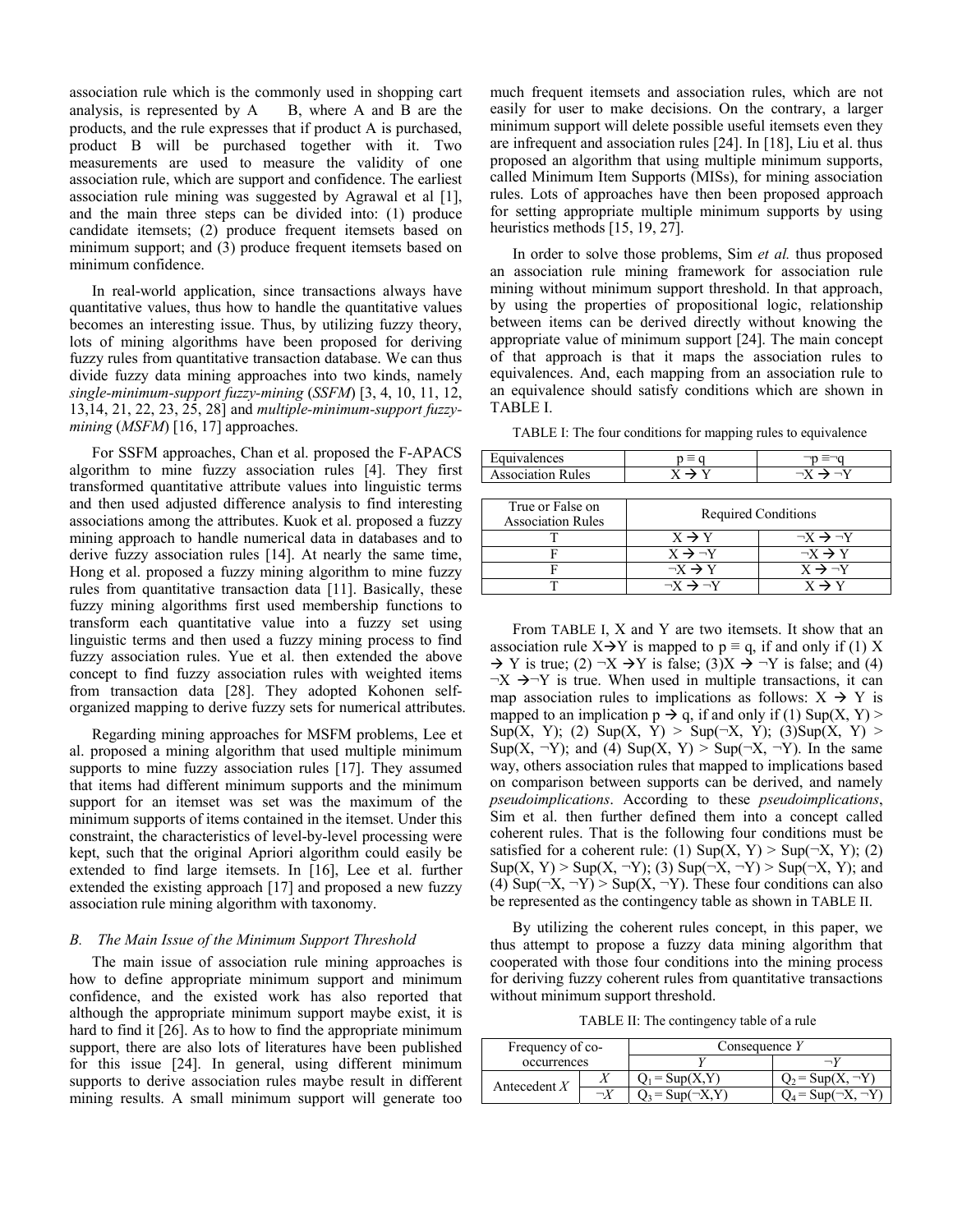## III. THE PROPOSED FUZZY COHERENT RULE MINING ALGORITHM

Based on the fuzzy data mining algorithm [11] and the coherent rule concept [24] which is described in above section, the proposed algorithm for mining fuzzy coherent rules is described below.

## *The proposed fuzzy coherent rule mining algorithm:*

- INPUT: A body of *n* quantitative transaction data, a given itemset Y, and a given set of membership functions.
- OUTPUT: A set of fuzzy coherent rules (*FCR*).
- STEP 1: Transform the quantitative value  $v_j^{(i)}$  of each transaction datum  $D^{(i)}$ , *i*=1 to *n*, for each item  $I_j$ , *j*=1 to *m*, into a fuzzy set  $f_j^{(i)}$  represented as:

$$
\left(\frac{f_{j_1}^{(i)}}{R_{j_1}} + \frac{f_{j_2}^{(i)}}{R_{j_2}} + \dots + \frac{f_{j_l}^{(i)}}{R_{j_l}}\right)
$$

using the given membership functions, where  $R_{jk}$  is the *k*-th fuzzy region of item  $I_j$ ,  $f_{jk}^{(i)}$  is  $v_j^{(i)}$ 's fuzzy membership value in region  $\overline{R}_{jk}$ , and  $l = |I_j|$  is the number of fuzzy regions for *Ij*.

STEP 2: For each fuzzy region  $R_{jk}$ , calculate its complement value, and represented as follows:

$$
\left(\frac{I-f_{j_1}^{(i)}}{R_{j_1}}+\frac{I-f_{j_2}^{(i)}}{R_{j_2}}+\ldots+\frac{I-f_{j_l}^{(i)}}{R_{j_l}}\right).
$$

- STEP 3: Collect all fuzzy regions into the set *A*.
- STEP 4: Collect all fuzzy regions of the given item y into the set *L*.
- STEP 5: Remove the given item y's fuzzy region from the set *A* to from the set *K*.
- STEP 6: Set  $h = 1$ , where *h* means the length of antecedent *X* and form candidate fuzzy coherent rule  $X \rightarrow Y$ , where *X* is an element of *K*, and *Y* is an element of *L*.
- STEP 7: Do the following substeps to generate fuzzy coherent rules:
- SUBSTEP 7.1: Calculate the contingency table for antecedent *X* and consequent *Y*. Here, four count values will be calculated, including  $Q_1$ :count<sub>*XY*</sub>,  $Q_2$ :count<sub>*X*~*Y*,</sub>  $Q_3$ :count<sub>*xY*</sub> and  $Q_4$ :count<sub>*xXy*</sub>. Each of them is calculated as follows:

$$
count_{S} = \sum_{i=1}^{n} f_{S}^{(i)},
$$

where the fuzzy value of an itemset *S* in each transaction is calculated as *(i) s (i) s (i) s*  $f_S^{(i)} = f_{s_1}^{(i)} \Lambda f_{s_2}^{(i)} \Lambda ... \Lambda f_{s_m}^{(i)}$ , and  $f_{s_j}^{(i)}$  is the membership value of fuzzy item  $s_j$  in *i*-th transaction. If the minimum operator is used for the intersection, then:

$$
f_{S}^{(i)} = \min_{j=1}^{m} f_{s_j}^{(i)}.
$$

- SUBSTEP 7.2: Check the candidate fuzzy coherent rule meets the four conditions, which are  $Q_1 > Q_2$ ,  $Q_1 > Q_3$ ,  $Q_4 > Q_2$ and  $Q_4 > Q_3$  or not. If yes, let  $FCR_{all} = FCR_s \cup (X,Y)$ , goto SUBSTEP 7.1 to calculate the contingency table of next candidate fuzzy coherent rule. If all candidate rules are checked, goto SUBSTEP 7.3. Otherwise, back to SUBSTEP 7.1.
- SUBSTEP 7.3: Check the  $FCR<sub>h</sub>$  is empty or not. If yes, goto STEP11. Otherwise, goto STEP 8.
- STEP 8: Collect the fuzzy regions of antecedent and consequence parts of the derived fuzzy coherent rules in  $FCR<sub>h</sub>$  to form new set *K* and *L*, respectively.
- STEP 9: Set *h*=*h*+1.
- STEP 10: Form candidate fuzzy coherent rule  $X \rightarrow Y$  according to *L* and *K,* where the length of *X* is *h*. Note that fuzzy regions with the same item can not be used to form candidate fuzzy coherent rules.
- STEP 11: If there is no candidate fuzzy coherent rule, goto STEP 12. Otherwise, goto SUBSTEP 7.1.
- STEP 12: Output the derived fuzzy coherent rules *FCRall*.

Note that the proposed approach can easily extend to mine all fuzzy coherent rules through repeating STEP 1 to STEP 12 using different itemset Y.

## IV. EXPERIMENTAL RESULTS

In this section, experimental results of the proposed approach are described. They were implemented in Java on a personal computer with Intel Core i7, 2.93GHz and 4GB RAM. The dataset is described in section 5.1. The performance evolutions are given in section 5.2

#### *A. Dataset Descriptions*

A dataset, the foodmart database [20], was used to evaluate the performance of the algorithms under different comparisons. The foodmart database lay in the database product Microsoft SQL Server 2000. The related information of this dataset was listed as follows. There were 21,556 transactions; the total number of different items was 1,600. In the following experiments, 1000 transactions which are selected from 21,556 transactions are used to evaluate the proposed approach. The membership functions are given in Figure 1. There are three fuzzy set used in the experiments that are Low, Middle and High.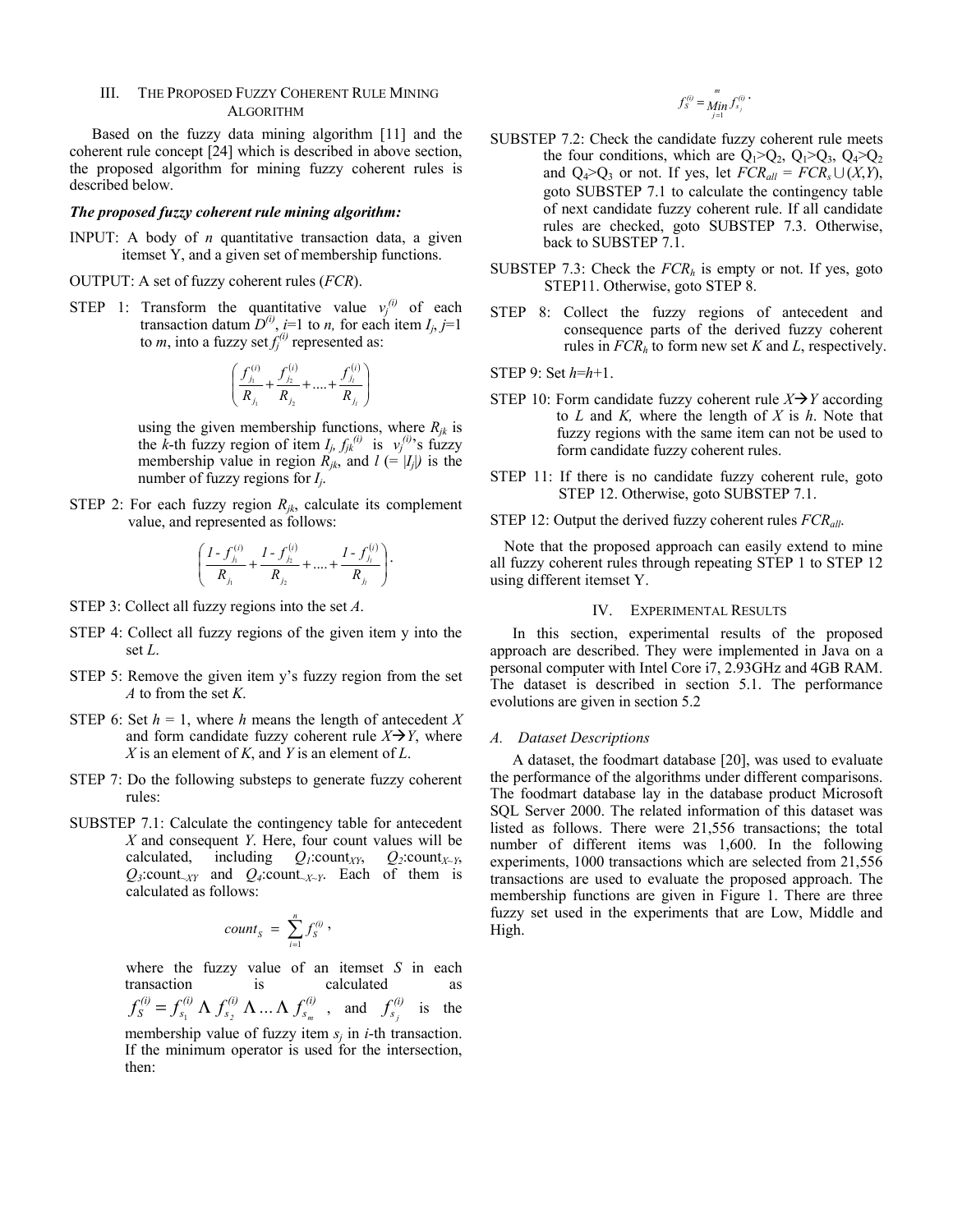

Figure 1. The membership function used in this example

#### *B. Experimental Evaluations*

Firstly, experiments were made to show the comparison results of the derived rules between the proposed approach (FCR) and the original fuzzy rule mining approach (FAR) [5]. The minimum support and minimum confidence of FAR is set at 0.000066 and 0.1, respectively. The results are shown in TABLE III.

| The length of antecedent part in a rule. | <b>FCR</b> | FAR          |
|------------------------------------------|------------|--------------|
| Number of rules (Length=2)               | 158        | 7240         |
| Number of rules (Length=3)               | 42         | 435          |
| Number of rules (Length=4)               | 8          | $\mathbf{0}$ |
| Total number of rules                    | 208        | 7675         |
| The average confidence                   | 0.870928   | 0.393698     |
| The average support                      | 0.000800   | 0.000417     |

TABLE III. Comparison results between FCR and FAR

From Table III, we can observe that the number of rules derived by FCR is 158 which is less than that by FCR when the length of a rule is 2. However, when the length of a rule is 4, we can find that the number of derived rules by FCR is larger than that by FAR. The proposed approach can derive extra eight rules than FAR. In addition, the average support and confidence of rules derived by the proposed approach is 0.0008 and 0.87, which are also larger than that by FAR. Those results show that the proposed approach is effective in finding more reliable rules. In order to explain the merits of the proposed approach more clearly, a derived fuzzy coherent rule with rule length equals 4 is given as follows:

# "If 332L, 62M, and 671M, Then 349M,  $\sup = 0.00075$ , conf. = 1.0"

From the rule, we can know that the confidence value is 100%, although the support value of that rule is very small, it may be useful in terms of business. However, the rule will be pruned by using FAR if the minimum support is larger than 0.00075. From those experimental results, we thus can conclude that the proposed approach provides an interesting way to find association rules without minimum support threshold.

#### V. CONCLUSION AND FUTURE WORKS

In this paper, we have proposed a fuzzy coherent rule mining algorithm from quantitative transactions without minimum support threshold. The proposed algorithm first transforms quantitative transactions into fuzzy sets by the predefined membership functions. Then, the fuzzy sets are collected to form candidate fuzzy coherent rules. The contingency table is then calculated for each candidate fuzzy coherent rule, and used to cheek whether it satisfies the four conditions or not. Experiments on the foodmart dataset have also been made to show the merits of the proposed approach. Firstly, they show that the proposed approach can derive more rules than the original fuzzy rule mining approach in terms of rule length. Secondly, they also show that the proposed approach can derive useful rules in terms of high confidence rules. The main contribution of this work is that the proposed approach can derive interesting rules effectively without setting minimum support. In the future, we will continue to enhance the proposed approach to more complexity problems.

#### ACKNOWLEDGMENT

This research was supported by the National Science Council of the Republic of China under contract NSC 100- 2221-E-032 -065 -.

#### **REFERENCES**

- [1] R. Agrawal and R. Srikant, "Fast algorithms for mining association rules". *International Conference on Very Large Data Bases*, pp. 487- 499, 1994.
- [2] R. Agrawal, T. Imielinksi and A. Swami, "Mining association rules between sets of items in large database," *The 1993 ACM SIGMOD Conference,* Washington DC*,* USA, 1993.
- [3] W. H. Au and K.C.C. Chan, "Mining fuzzy association rules in a bankaccount database," *IEEE Transactions on Fuzzy Systems*, Vol. 11, No 2, pp. 238 - 248, 2003.
- [4] K.C.C. Chan and W.H. Au, "An Effective Algorithm for Discovering Fuzzy Rules in Relational Databases," *The IEEE International Conference on Fuzzy Systems*, Vol.2, p.1314-1319, 1998.
- [5] C. H. Cai, W. C. Fu, C. H. Cheng and W. W. Kwong, "Mining association rules with weighted items," *The International Database Engineering and Applications Symposium*, pp. 68-77, 1998.
- [6] L. Cao, Y. Zhao, H. Zhang, D. Luo, C. Zhang and E. K. Park, "Flexible Frameworks for Actionable Knowledge Discovery," *IEEE Transactions on Knowledge and Data Engineering*, Vol. 22 , No. 9, pp.1299-1312, 2010.
- [7] L. Cao, "Domain Driven Data Mining (D3M)," *IEEE International Conference on Data Mining Workshops*(*ICDMW'08*), pp.74-76, 2008.
- [8] L. Cao, "Domain-Driven Data Mining: Challenges and Prospects," *IEEE Transactions on Knowledge and Data Engineering*, Vol. 22 , No. 6, pp.755-769, 2010.
- [9] M. Delgado, N. Marin and D. Sanchez, M. A. Vila, "Fuzzy association rules: general model and applications," *IEEE Transactions on Fuzzy Systems*, Vol. 11, No 2, pp. 214-225, 2003.
- [10] D. Dubois, H. Prade and T. Sudkamp, "On the representation, measurement, and discovery of fuzzy associations," *IEEE Transactions on Fuzzy Systems*, Vol. 13, No 2, pp. 250 - 262, 2005.
- [11] T. P. Hong, C. S. Kuo and S. C. Chi, "Mining association rules from quantitative data", *Intelligent Data Analysis*, Vol. 3, No. 5, pp. 363-376, 1999.
- [12] T. P. Hong and C. Y. Lee, "Induction of fuzzy rules and membership functions from training examples," *Fuzzy Sets and Systems,* Vol. 84, pp. 33-47, 1996.